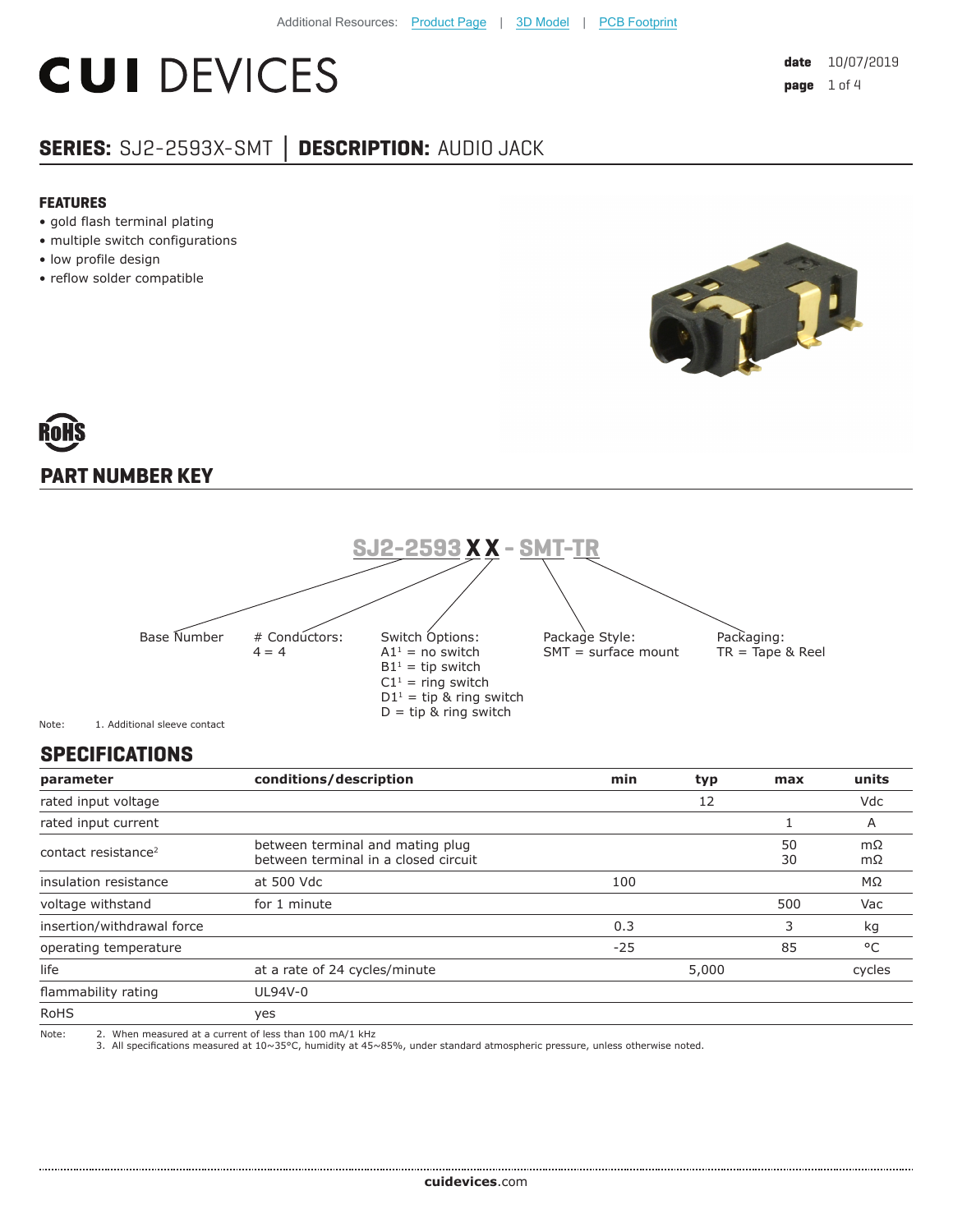#### **MECHANICAL DRAWING**

units: mm tolerance: X.X ±0.2 mm X.XX ±0.10 mm X.XXX ±0.050 mm PCB: ±0.05 mm



|             | MATERIAL     | PI ATING   |  |
|-------------|--------------|------------|--|
| terminal 1  | copper alloy | gold flash |  |
| terminal 2  | copper alloy | gold flash |  |
| terminal 3  | copper alloy | gold flash |  |
| terminal 4  | copper alloy | gold flash |  |
| terminal 5  | copper alloy | gold flash |  |
| terminal 10 | copper alloy | gold flash |  |
| terminal 11 | copper alloy | gold flash |  |
| plastic     | PA10T        |            |  |











Recommended PCB Layout Top View

| 000000                             | Model No. | SJ2-25934A1-SMT                                     | SJ2-25934B1-SMT | SJ2-25934C1-SMT                  | SJ2-25934D1-SMT | SJ2-25934D-SMT |
|------------------------------------|-----------|-----------------------------------------------------|-----------------|----------------------------------|-----------------|----------------|
| $-2.8$<br>Ø2.5 SPECIAL MATING PLUG | Schematic | O.<br>$\circ$ 4<br>3<br>$\overline{2}$<br>$\circ$ 5 | C.<br>010<br>О5 | о 1<br>D 4<br>Ο3<br>-2<br>$-0.5$ | Ω<br>-O 5       | O 4            |
|                                    | PIN       |                                                     |                 |                                  |                 |                |
|                                    |           | sleeve                                              | sleeve          | sleeve                           | sleeve          | sleeve         |
|                                    | 2         | tip                                                 | tip             | tip                              | tip             | tip            |
|                                    | 3         | ring 1                                              | ring 1          | ring 1                           | ring 1          | ring 1         |
|                                    | 4         | ring 2                                              | ring 2          | ring 2                           | ring 2          | ring 2         |
|                                    | 5         | sleeve                                              | sleeve          | sleeve                           | sleeve          | NP             |
|                                    | 10        | <b>NP</b>                                           | tip switch      | <b>NP</b>                        | tip switch      | tip switch     |
|                                    | 11        | <b>NP</b>                                           | <b>NP</b>       | ring 1 switch                    | ring 1 switch   | ring 1 switch  |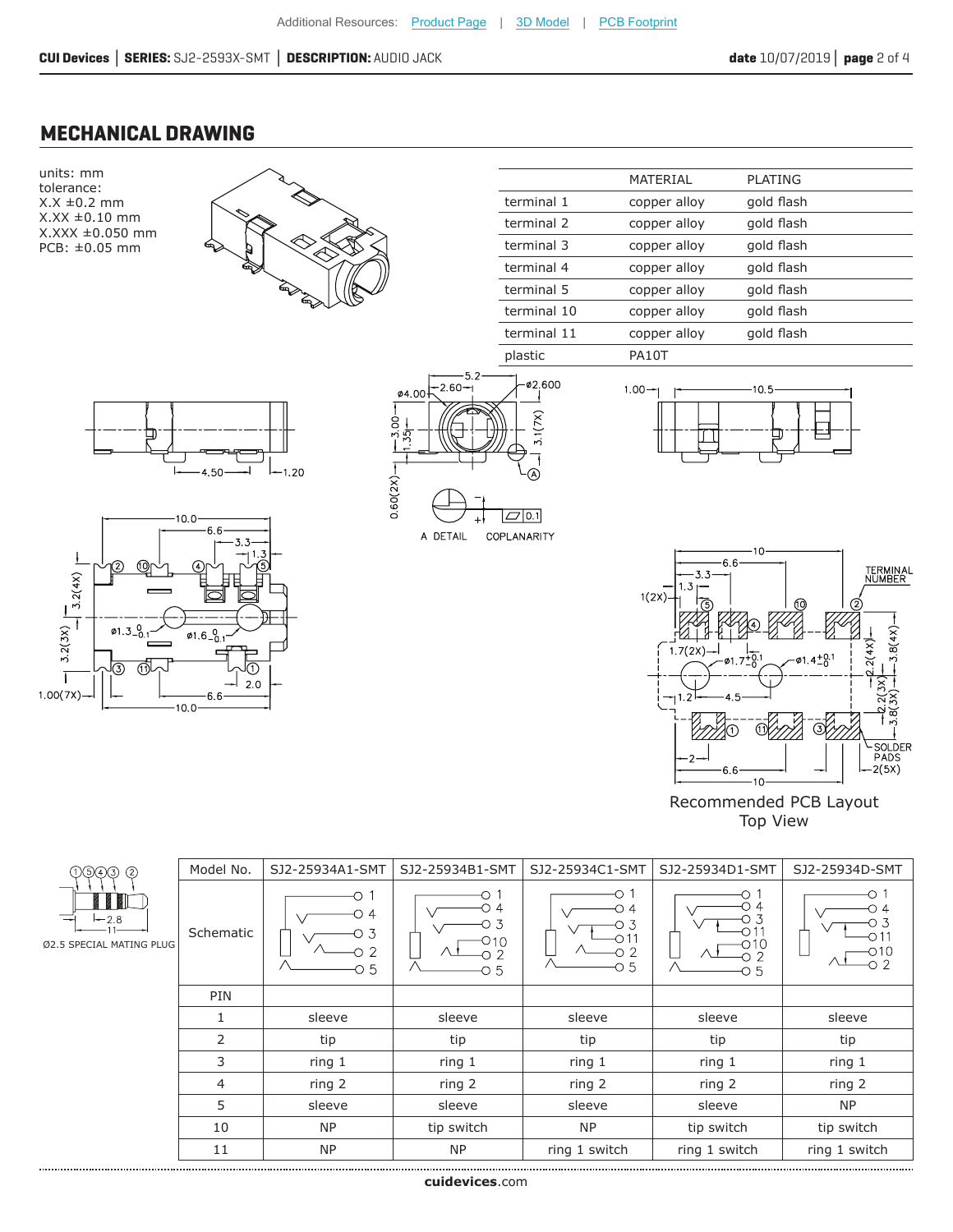.................................

#### **SOLDERABILITY**



units: mm

Reel Size: Ø330 mm Reel QTY: 1,200 pcs per reel